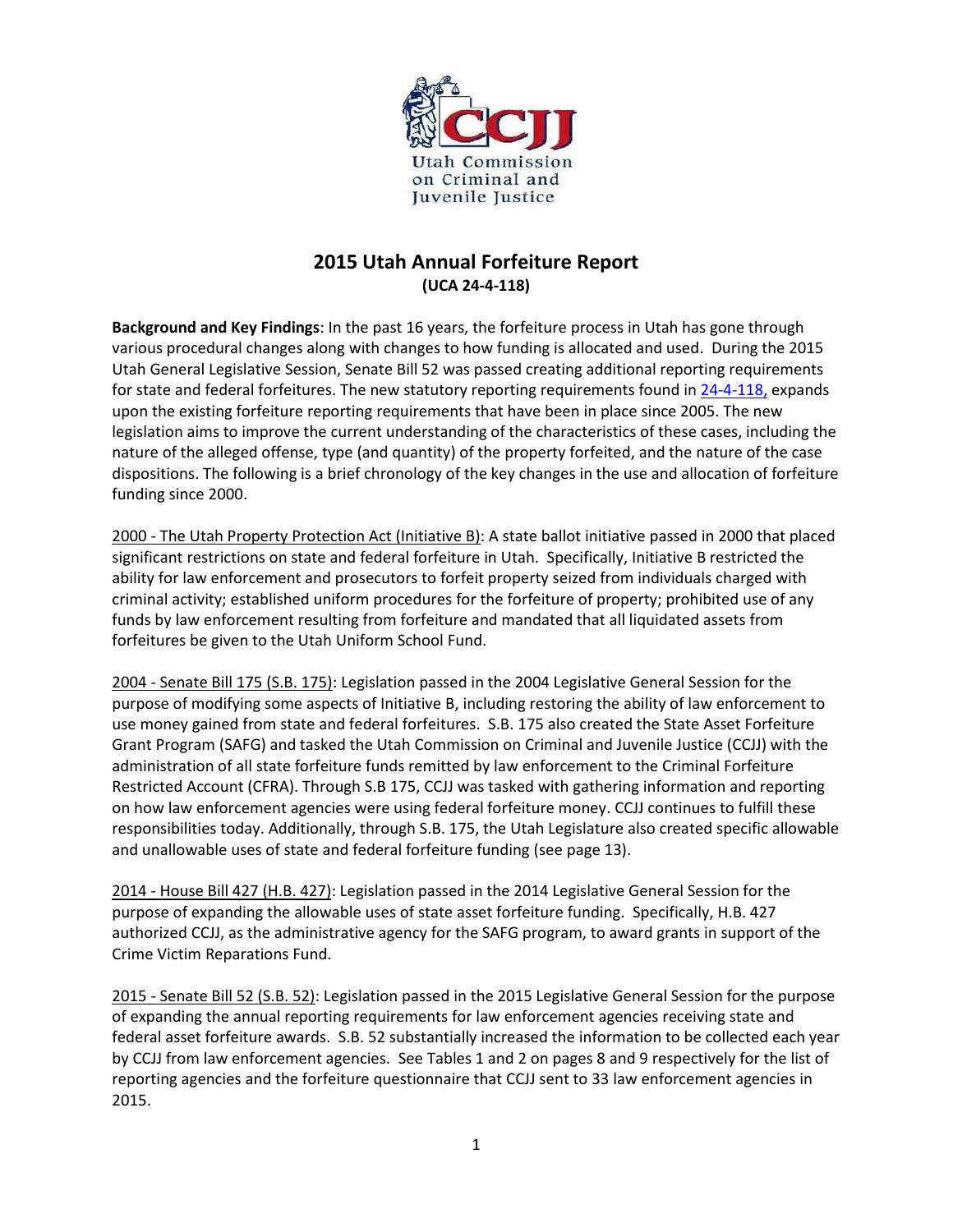Key Findings from the 2015 Annual Forfeiture Report:

- **All 393 cases were forfeited in State Court**
- **The vast majority of cases pertained to civil cases (94%)**
- **Enforcement stops were the primary enforcement action (62.3%),** followed by the use of a search warrant (29.1%), and an arrest warrant (4.6%)
- **Almost all forfeitures pertained to alleged narcotic offenses (97.5%).** Possession with intent to distribute represented close to 60 percent of these cases, followed by distribution (24.2%), possession/purchase (10.4%), conspiracy to distribute (4.7%), and manufacturing (1.3%)
- **Cash represented the vast majority of the type of property forfeited (86.4%)**, with a median cash value of \$1,324
- **The average number of individuals with a known property interest was 1.4** (max: 19)
- *Default judgment* **was the primary reason underlying the final disposition (61.3%),** followed by *summary judgment* (21.6%), *stipulation of the parties* (11.5%), and *guilty plea or verdict in a criminal forfeiture* (5.6%)
- **13 percent of cash only forfeitures resulted in funds being returned to the claimant(s) post disposition.** On average, 45 percent of the forfeited amount was returned to these claimant(s)
- **\$3.6 million in state and federal forfeiture funding** was awarded to Utah law enforcement agencies and drug courts in 2015
- **\$13.8 million in state forfeiture funding** has been transferred to the Criminal Forfeiture Restricted Account by Utah law enforcement agencies since 2004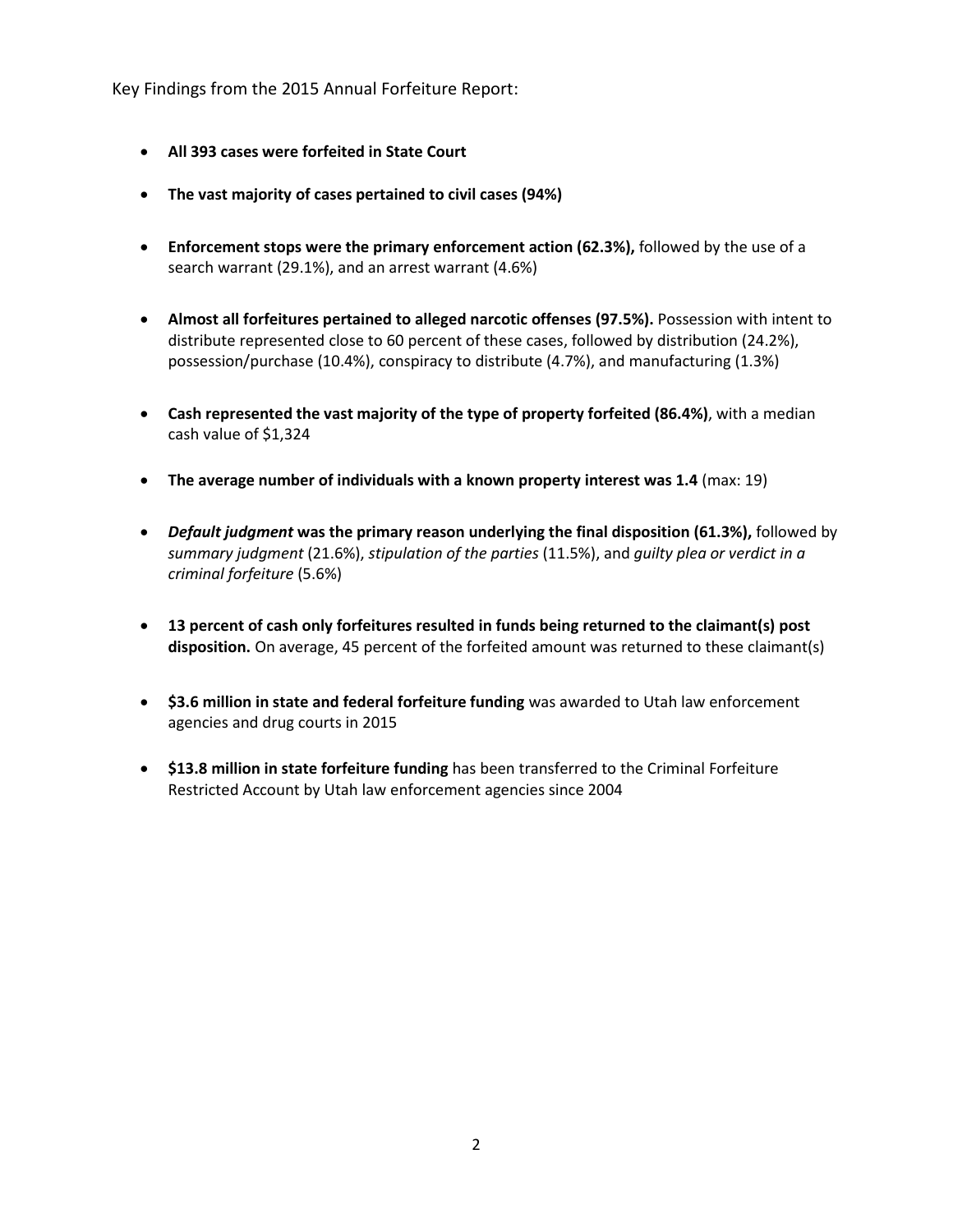**Organization:** This report is divided into two sections. The first section - *Forfeiture Case Report* - covers the new forfeiture reporting requirements while the second section *- Use of State and Federal Forfeiture Funds in 2015 -* summarizes how forfeiture awards were expended by recipient agencies in 2015.

# Section 1: Forfeiture Case Report

 $\overline{\phantom{a}}$ 

The information summarized in this section is based on self-reported data pertaining to 393 forfeited court cases in 2015. A random sample of cases was verified for accuracy through the Utah Court-Exchange System. Since this is the first year that requires additional reporting requirements, no comparison could be made to previous years.

The majority of cases was tried in civil court (94%)<sup>1</sup> and was reported by agencies in the Wasatch front (84%). The average number of individuals with a known property interest was 1.4 (max: 19). None of the 393 cases involved transferring property to a federal agency or government entity not created under or applicable to Utah state law.

Enforcement stops represented nearly two thirds of the type of enforcement action taken and is seen in Figure 1. This was followed by the use of a search warrant (29.1%), use of an arrest warrant (4.6%), and a category labeled as "other" (4%). The "other" category included for example, probation searches and the reporting of a suicidal subject.<sup>2</sup>



## **Figure 1. Type of Enforcement Action**

<sup>&</sup>lt;sup>1</sup> It is not known how many cases included a successful criminal prosecution of the individual(s) charged.

 $2$  It should be noted that a small number of cases reported multiple types of enforcement actions per case. These categories are not mutually exclusive.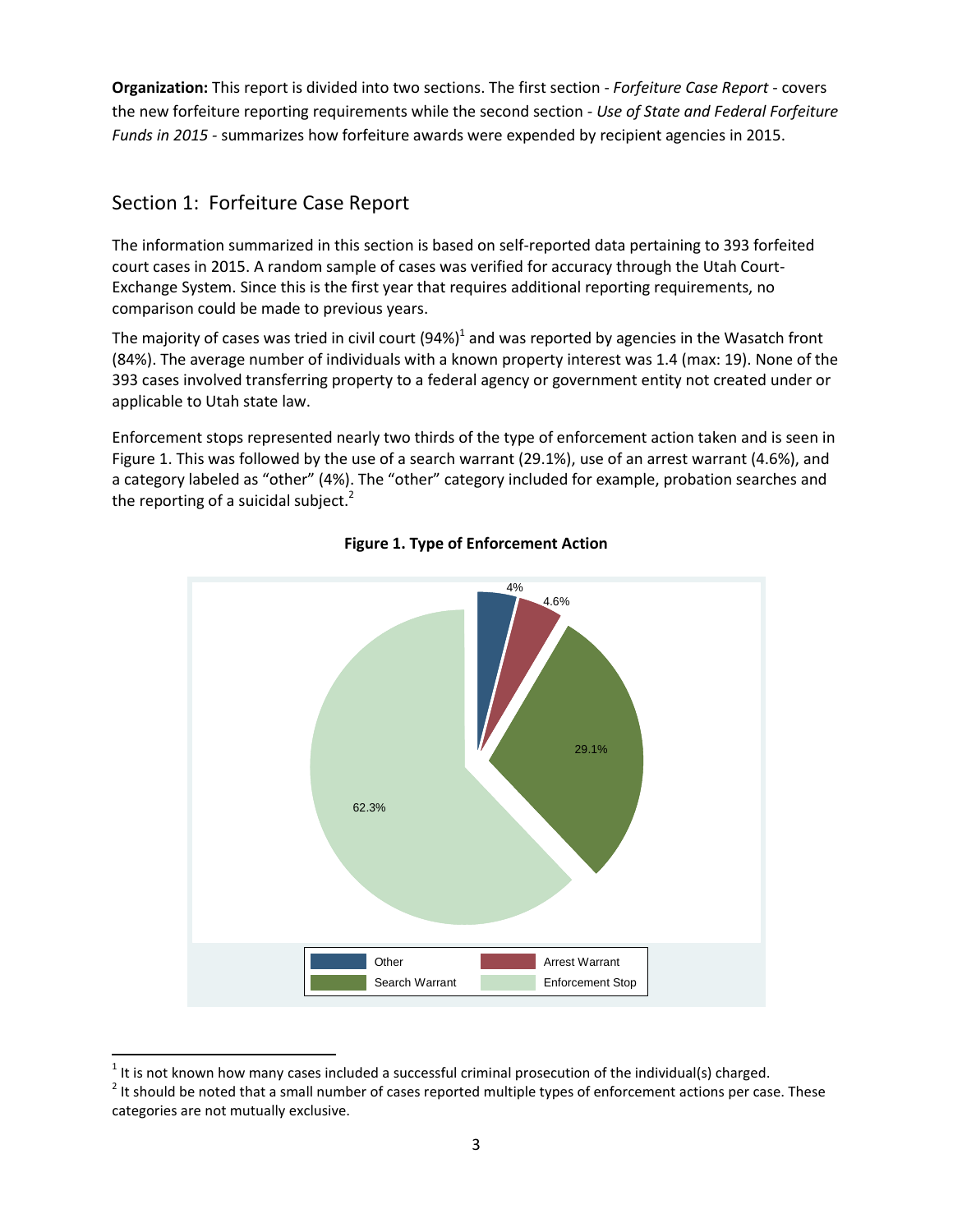Almost all of the reported forfeitures pertained to alleged narcotics offenses (97.5%). The remaining 2.5 percent pertained to money laundering offenses and a category labeled as "other."<sup>3</sup> Figure 2 depicts a breakdown of the alleged offense associated with the narcotics cases. Possession with intent to distribute a controlled substance represented close to 60 percent of these narcotics offenses, followed by distribution/arranging to distribute a controlled substance (24.2%), possession/purchase of a controlled substance (10.4%), and conspiracy to distribute (4.7%). A small number of cases (1.3%) pertained to manufacturing.<sup>4</sup>





 $\overline{\phantom{a}}$ 

 $3$  The "other" category was comprised of offenses related to fleeing, fraud and assault.

 $^4$  A small percent of cases reported more than one level of alleged offense. In these cases, the highest severity was selected.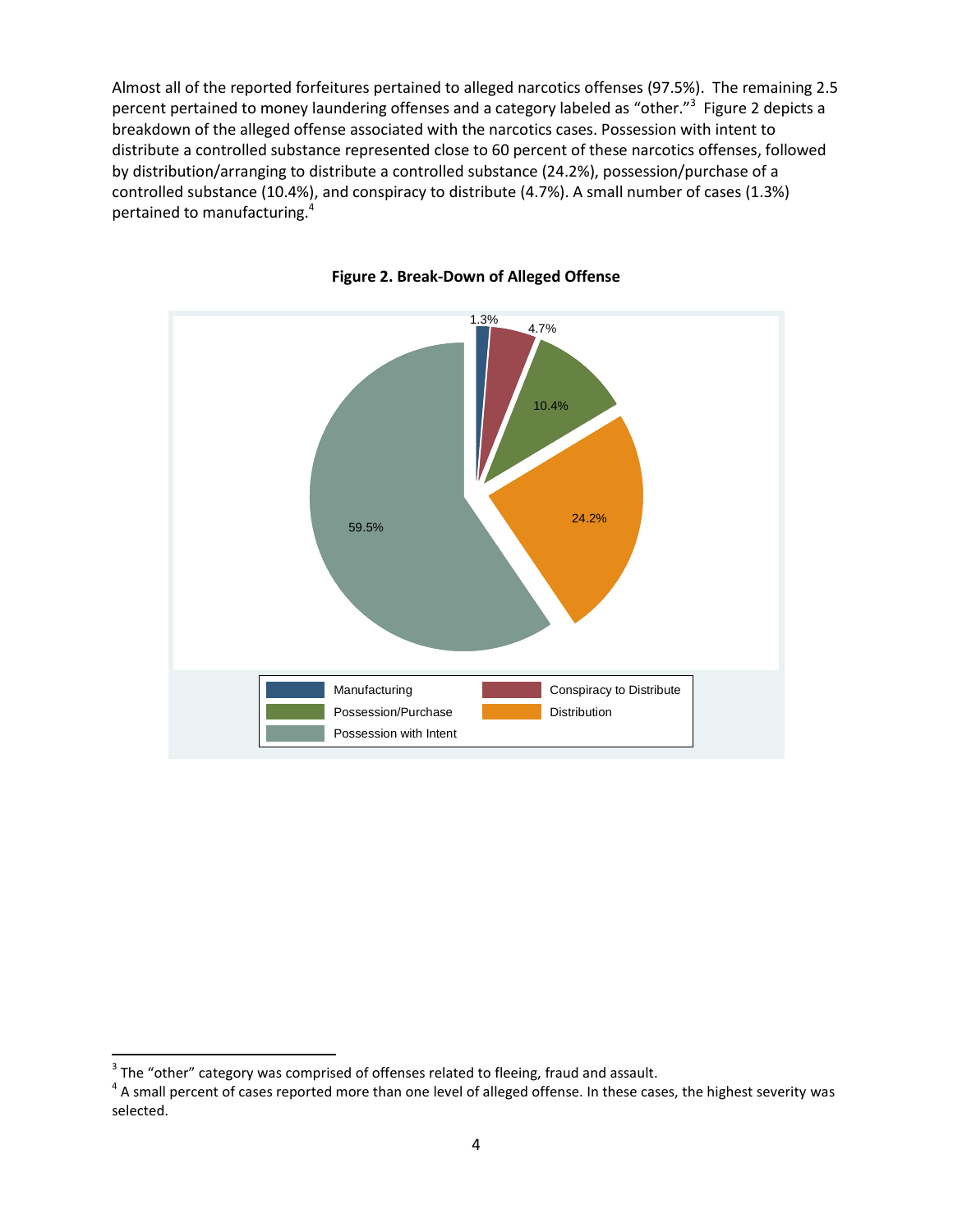Cash was the main type of property forfeited (86.4%) and is seen in Figure 3. This was followed by cars (12.2%), while a small percent pertained to a category labeled "other"<sup>5</sup> (0.2%) and firearms (1.1%).<sup>6</sup>



**Figure 3. Type of Property Forfeited**

<sup>&</sup>lt;u>Fand the "other" category included items such as, computers and TV's.</u>

 $^6$  14 percent of cases involved more than one type of property forfeited. These categories are not mutually exclusive.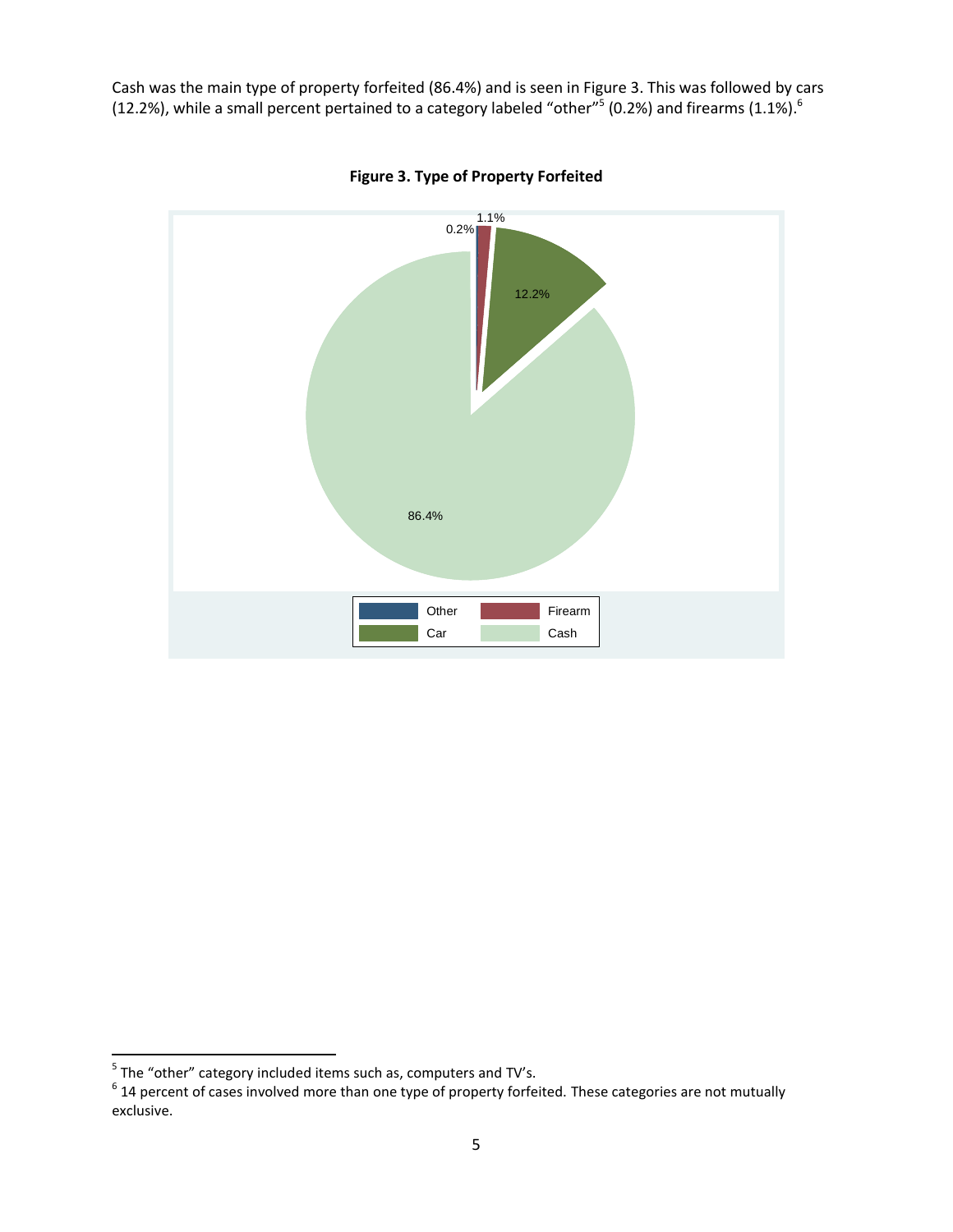The sum of all reported cash forfeitures amounted to \$1,882,047. The median cash value was \$1,324 (min: \$50 and max: \$156,670), with the median cash value being higher for criminal cases than civil cases (\$3,481 vs. \$1,301). The distribution of cash forfeitures comparing Wasatch Front counties to non-Wasatch Front counties is depicted in Figure 4. The majority of forfeitures for both groups were between \$500 and \$2,500 per case (>50%). Agencies along the Wasatch Front reported the largest cash forfeitures, with 4 percent of cases reporting a cash value above \$30,000. Seventeen percent of cases along the Wasatch Front reported less than \$500 per case compared to 13 percent of cases outside the Wasatch Front.



**Figure 4. Distribution of Cash Value: Wasatch Front vs. Non-Wasatch Front Agencies**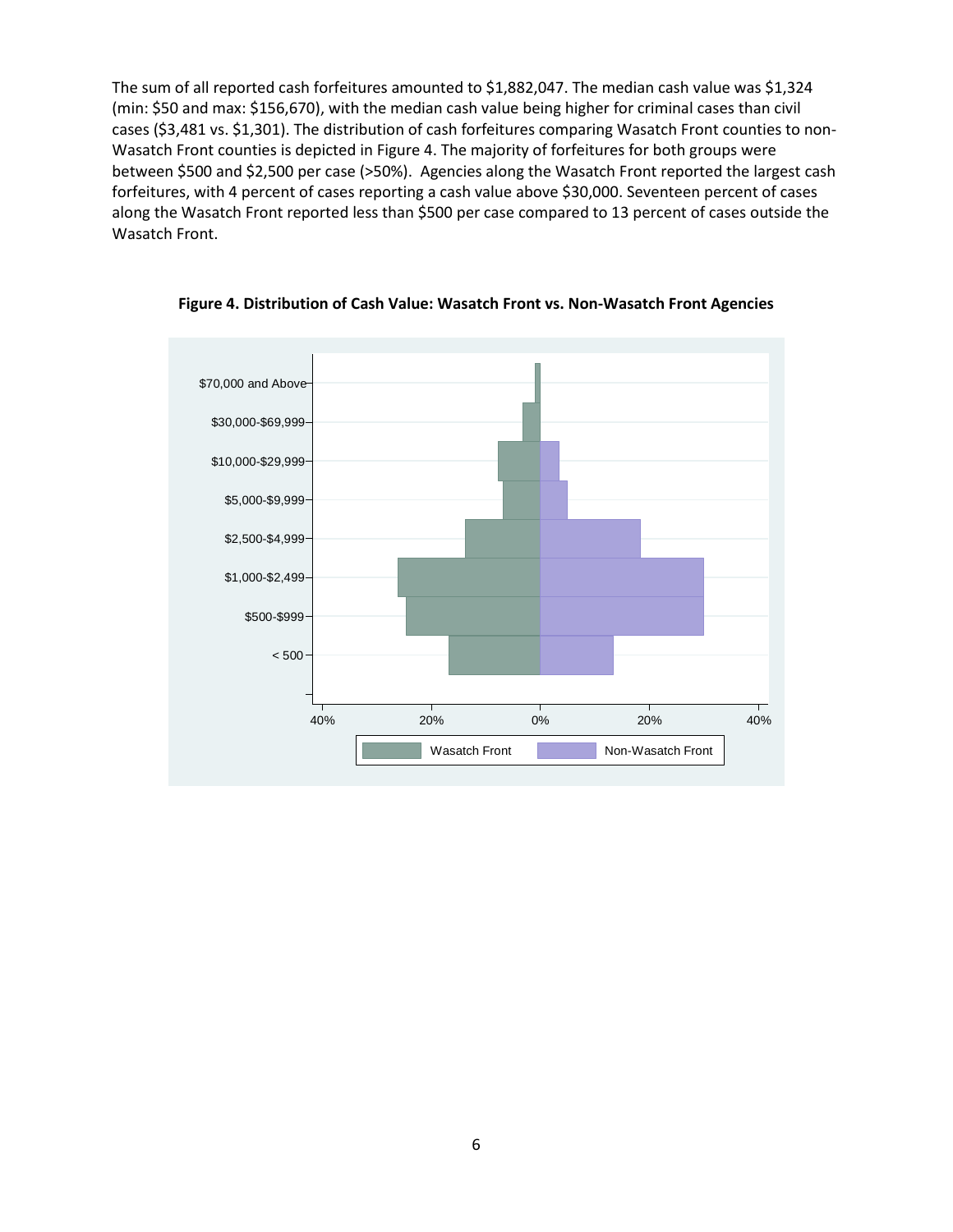Figure 5 depicts the breakdown of the final disposition of the case. *Default judgment*, <sup>7</sup> was the most common court case disposition (61.3%), followed by a summary judgment<sup>8</sup> (21.6%). Stipulation of the *parties<sup>9</sup>* and a *guilty plea or criminal verdict in a criminal forfeiture* represented the remaining disposition types at 11 and 6 percent respectively.



**Figure 5. Break-down of Disposition Type**

The majority of cash only forfeitures were not returned to the claimant(s) post disposition (87%). The 13 percent of claimants that did receive a cash return received, on average, 45 percent of the forfeited amount. The highest percent returned to any claimant was 84 percent.

Similar to cash forfeitures, 13 percent of car forfeiture cases resulted in at least one vehicle being returned to the claimant(s) post disposition, with an additional four cases indicating that a vehicle(s) was returned upon payment made by the claimant.<sup>10</sup> The final disposition for these cases pertained almost exclusively to *stipulation of the parties* and *summary judgment* (>95%).

 $\overline{\phantom{a}}$ 

<sup>7</sup> A *default judgment* occurs when one party fails to take action, which results in a "binding judgment" favoring the other party.

<sup>8</sup> A *summary judgment* involves an exhaustion of factual issues that may be tried, resulting in the complaint(s) being determined without a formal trial.

<sup>9</sup> *Stipulation of the parties* denotes a legal agreement between disparate parties before a pending hearing or a trial.

 $10$  Because the questionnaire did not explicitly ask if the claimant received the vehicle upon a payment, it is possible that additional cases required the claimant to make a payment before the vehicle(s) was returned.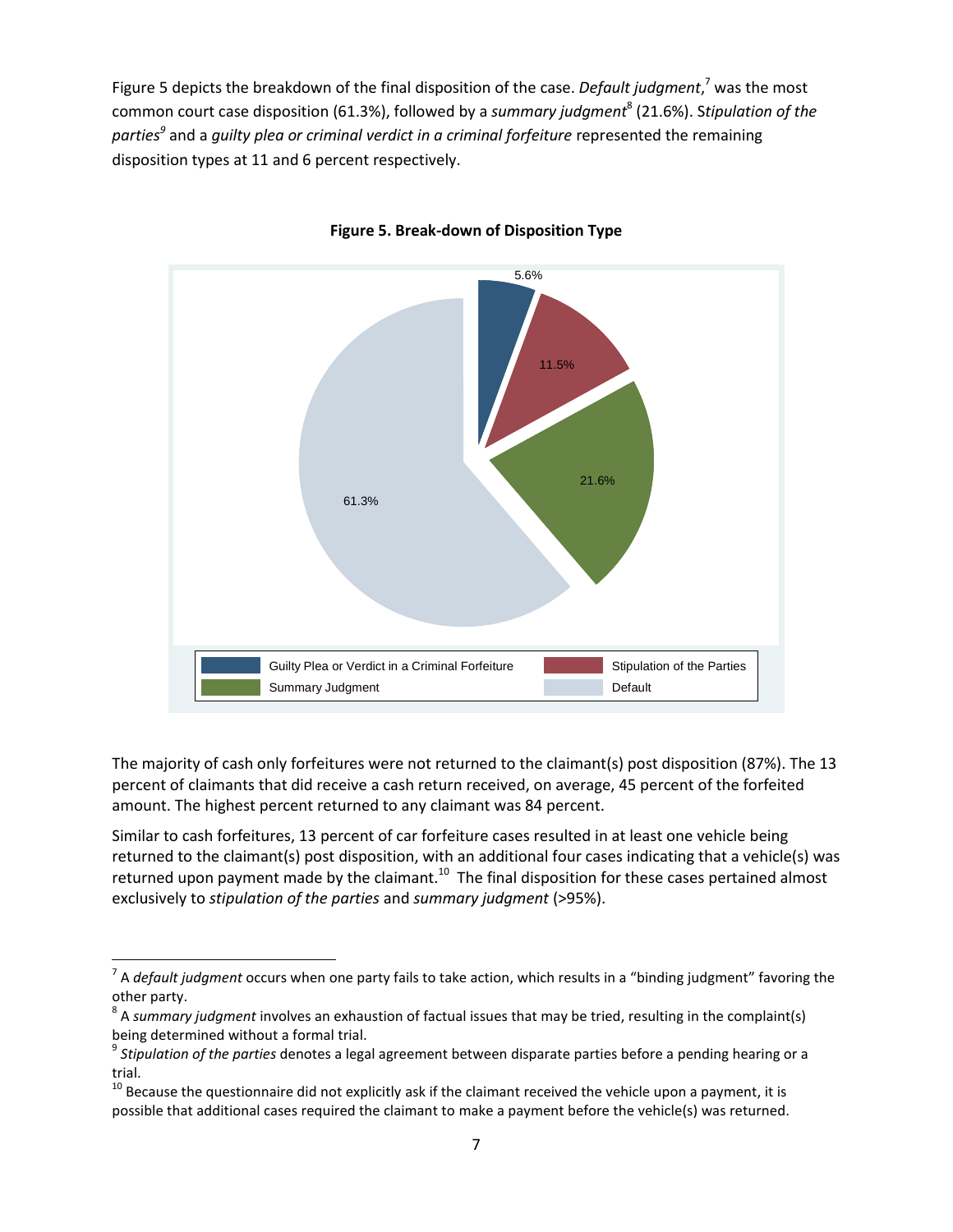## **Table 1. List of Reporting Agencies**

| <b>Agency Name</b>                       | <b>Number of Cases</b> |
|------------------------------------------|------------------------|
| <b>Beaver Co. Sheriff</b>                | $\mathbf{1}$           |
| <b>Box Elder DTF</b>                     | 3                      |
| <b>Cache/Rich DTF</b>                    | $\overline{7}$         |
| <b>Carbon Co. Sheriff</b>                | $\mathbf{1}$           |
| <b>Carbon Metro DTF</b>                  | $\overline{2}$         |
| <b>Cottonwood Heights PD</b>             | $\mathbf{1}$           |
| <b>Davis Metro DTF</b>                   | 26                     |
| <b>Draper City PD</b>                    | 2                      |
| <b>Emery Co. Sheriff</b>                 | $\mathbf{1}$           |
| <b>Heber City PD</b>                     | $\mathbf{1}$           |
| <b>Logan City PD</b>                     | $\mathbf{1}$           |
| <b>Murray City PD</b>                    | 7                      |
| <b>Orem City PD</b>                      | 3                      |
| <b>Price City PD</b>                     | $\overline{2}$         |
| <b>Salt Lake City PD</b>                 | 92                     |
| <b>Salt Lake Metro DTF</b>               | 1                      |
| <b>Sandy City PD</b>                     | 5                      |
| <b>Saratoga Springs City PD</b>          | $\mathbf{1}$           |
| South Jordan City PD                     | 6                      |
| South Salt Lake City PD                  | 16                     |
| <b>Springville City PD</b>               | $\mathbf{1}$           |
| <b>Summit Co. Sheriff</b>                | $\mathbf{1}$           |
| <b>Tooele City PD</b>                    | $\mathbf{1}$           |
| <b>Uintah/Duchesne DTF</b>               | $\mathbf{1}$           |
| <b>Unified Police Dept.</b>              | 106                    |
| <b>Utah Co. Sheriff</b>                  | $\mathbf{1}$           |
| <b>Utah Dept. of Public Safety - UHP</b> | 24                     |
| <b>Utah DTF</b>                          | 3                      |
| <b>Vernal City PD</b>                    | 10                     |
| <b>Washington DTF</b>                    | 10                     |
| <b>Weber/Morgan DTF</b>                  | 25                     |
| <b>West Jordan City PD</b>               | 8                      |
| <b>West Valley City PD</b>               | 23                     |
| <b>All Agencies</b>                      | 393                    |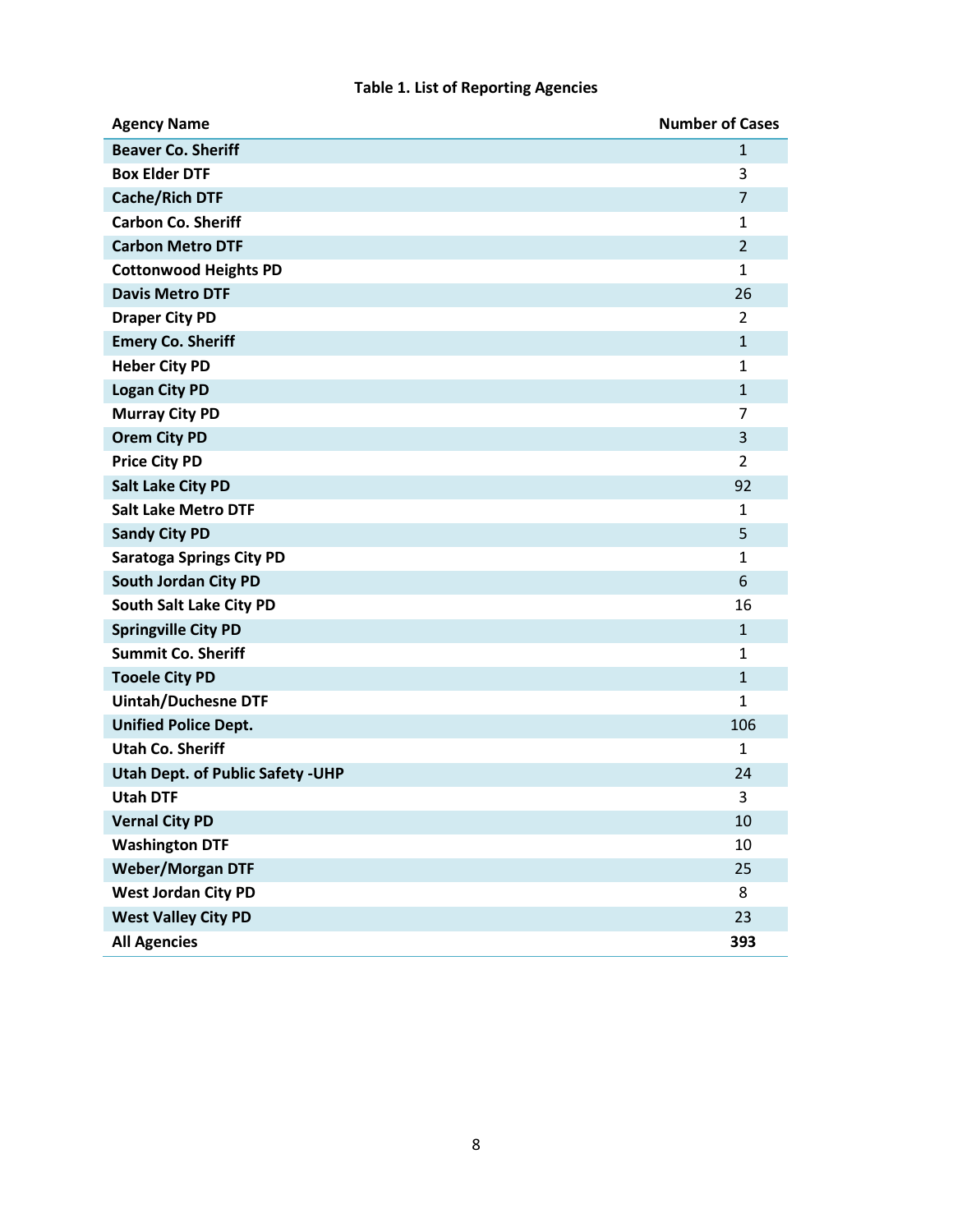## **Table 2. Individual Agency Questionnaire**

| 1) Name of Seizing Agency:                                                                                                                   |
|----------------------------------------------------------------------------------------------------------------------------------------------|
| 2) Court Case #:                                                                                                                             |
| 3) Date or dates the seizure was conducted (eg., 01/01/2015):                                                                                |
| 4) # of individuals having a known property interest in each seizure of property:                                                            |
| 5.a) Type of property seized (select from the drop-down menu all that apply):                                                                |
| Cash                                                                                                                                         |
| Car                                                                                                                                          |
| Firearm                                                                                                                                      |
| Other                                                                                                                                        |
|                                                                                                                                              |
| 5.b) If you selected "Cash" in question 5a, indicate the amount (in \$):                                                                     |
| 5.c) If you selected "Other" in question 5a, please specify:                                                                                 |
| 6.a) Indicate the alleged offense that was the cause for seizure of the property (select from the drop-down menu all that apply):            |
| Narcotics Offense                                                                                                                            |
|                                                                                                                                              |
| Money Laundering                                                                                                                             |
| Other                                                                                                                                        |
|                                                                                                                                              |
| 6.b) If you selected "Other" in question 6a, please specify:                                                                                 |
| 6.c) If you selected "Narcotics Offense" in question 6a, please (select from the drop-down menu all that apply):                             |
| Possession / Purchase of a Controlled Substance (CS).                                                                                        |
| Possession with Intent to Distribute a C.S.                                                                                                  |
| Distribution or Arranging to Distribute a C.S.                                                                                               |
| Manufacture of a C.S. / Clandestine Laboratory                                                                                               |
| Conspiracy to Distribute a C.S.                                                                                                              |
|                                                                                                                                              |
| 6. d) If none of the options in 6c applies; please indicate here a response that does apply.                                                 |
| 7.a) Indicate the type of enforcement action that resulted in the seizure (select from the drop-down menu all that apply):                   |
| Enforcement Stop                                                                                                                             |
| A search Warrant                                                                                                                             |
| An Arrest Warrant                                                                                                                            |
| Other                                                                                                                                        |
|                                                                                                                                              |
| 7.b) If you selected "Other" in question 7a, please specify:                                                                                 |
| 8) Was the forfeiture procedure for the case identified in question 2 Civil or Criminal?                                                     |
| 9) Indicate the final disposition of the case identified in question 2 (select from the drop-down menu all that apply):                      |
| Default                                                                                                                                      |
| Summary judgment                                                                                                                             |
| Guilty plea or verdict in a criminal forfeiture                                                                                              |
| Stipulation of the parties                                                                                                                   |
|                                                                                                                                              |
| 10) Indicate the \$ amount of property (if any) that was returned to any claimant:                                                           |
| 11) Was the property associated with the case number identified in question 2 transferred to a federal agency or any governmental entity not |
| created under and subject to state law (Y or N) (if Yes, respond to questions 12 - 18)?                                                      |
| 12) Date of the transfer:                                                                                                                    |
| 13) Name of the federal agency or entity to which the property was transferred:                                                              |
| 14) Indicate which reason under *UCA 24-4-114(1)(a) justified the transfer (select from the drop-down menu all that apply):                  |
| The conduct giving rise to the investigation of seizure is interstate in nature and sufficiently complex to justify the transfer.            |
| The property may only be forfeited under federal law.                                                                                        |
| Pursuing forfeiture under state law would unreasonably burden prosecuting attorneys or state law enforcement agencies.                       |
|                                                                                                                                              |
| 15) Court or agency where the forfeiture case was heard:                                                                                     |
| 16) Date of the order of transfer of the property:                                                                                           |
| 17) Value of the property transferred to the federal agency, including currency:                                                             |
| 18) Estimated market value of any tangible property:                                                                                         |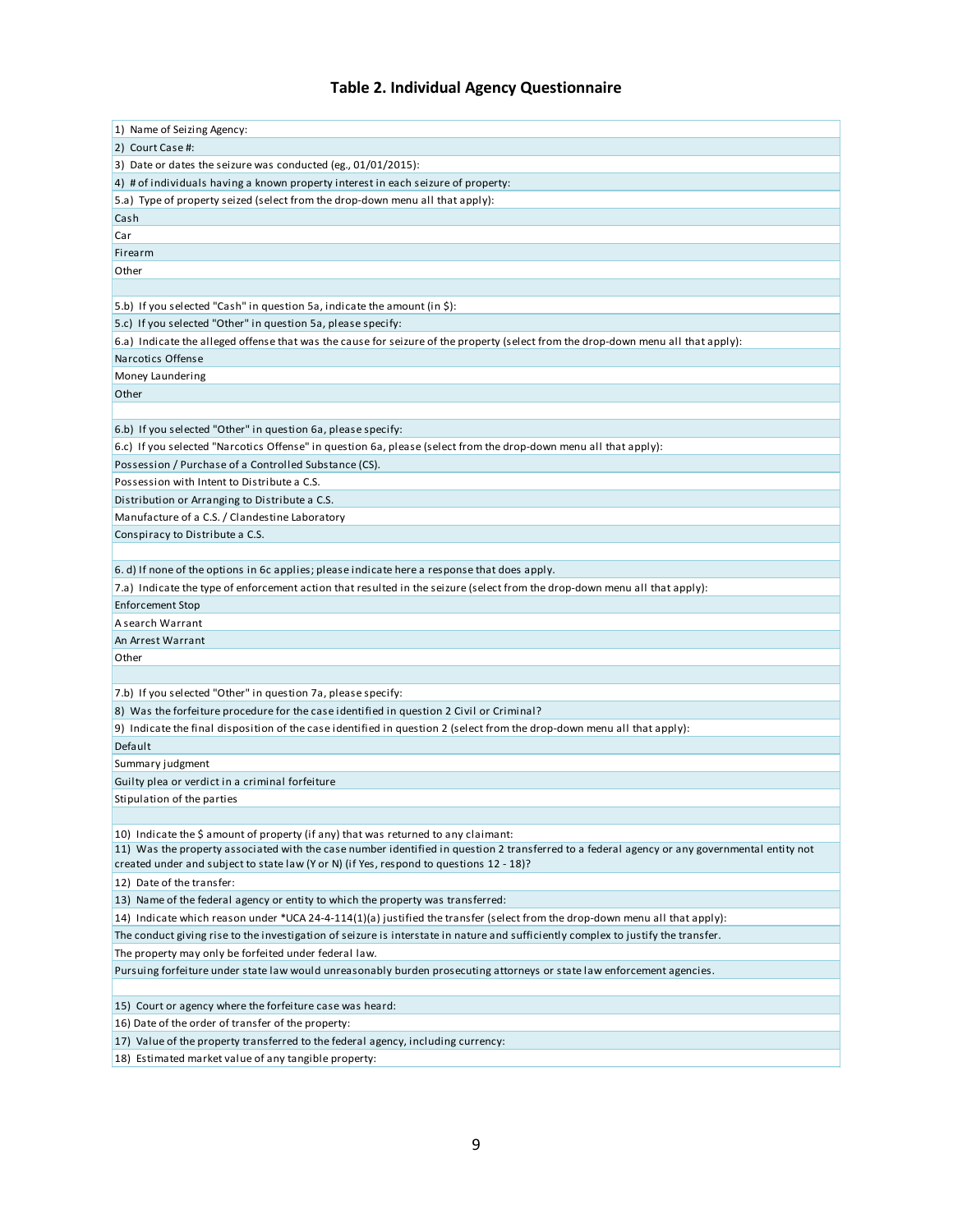# Section 2: Use of State and Federal Forfeiture Funds in 2015

## **State Forfeiture:**

**Background:** State and local law enforcement agencies are required by law to liquidate assets forfeited in state court and deposit the cash from those assets in the state Criminal Forfeiture Restricted Account (CFRA). Since the beginning of the SAFG grant program in FY2005 through the first three quarters of FY2016 approximately \$13.8 million has been collected in the CFRA account. CCJJ has awarded approximately \$12.1 million in grants from the CFRA during the same time period. The difference between the amount collected and the amount awarded will be granted to Utah criminal justice agencies in FY2017.

**Calendar year 2015 SAFG Grant Awards:** CCJJ awards funding from the CFRA account to state and local criminal justice agencies in four purpose areas: 1) drug courts; 2) drug & crime task force projects; 3) law enforcement support grants; and 4) funding in support of the Utah Crime Victim Reparations. Below is a summary of the projects funded in 2015 from the CFRA in:

- **1. \$375,000** awarded to the Utah Department of Human Services Division of Substance Abuse and Mental Health in support of Utah Drug Courts. In calendar year 2015, SAFG funding was used for treatment, case management, and drug testing for Utah Drug Courts throughout the State. The Division of Substance Abuse and Mental Health provides support for Adult Felony, Juvenile, and Family Dependency Drug Courts.
- **2. \$625,591** awarded to the Weber/Morgan, Davis Metro, Salt Lake Area Gang Project and Utah County multi-jurisdictional drug and crime task force projects in calendar year 2015. Utah has seventeen multi-jurisdictional drug and crime task force projects operating throughout the state this year. In addition to asset forfeiture funds, other state resources along with federal grant funds (HIDTA) assist some of the task force projects.
- **3. \$1,898,658** awarded to nineteen (19) state and local law enforcement agencies using a funding formula based on agency participation in the state forfeiture process. The current formula allows an agency to apply for a grant award equal to at least 1/3 of the amount of state forfeiture funding remitted to CCJJ over a twelve month collection period. Agencies not contributing funding to the CFRA during the collection period were not eligible to participate in the SAFG program in calendar year 2015. The base award amount was set at \$2,500 in calendar year 2015. Grant funding was used primarily to provide officer safety equipment, narcotics interdiction support, surveillance equipment, body-worn cameras, officer training, and to enhance crime scene investigation capabilities.

### **Calendar 2015 SAFG Award Summary by Grant:**

- Box Elder DTF (\$2,500) narcotics officer training.
- Cache/Rich DTF (\$14,000) task force vehicle.
- Cottonwood Heights City PD (\$50,000) officer training.
- Davis Drug & Crime TF (\$125,000) building lease, vehicle lease, narcotic test kits, surveillance, agent training, CI funds.
- DHS Substance Abuse & Mental Health (\$375,000) pass-thru to local drug court authorities for treatment, testing, and case management.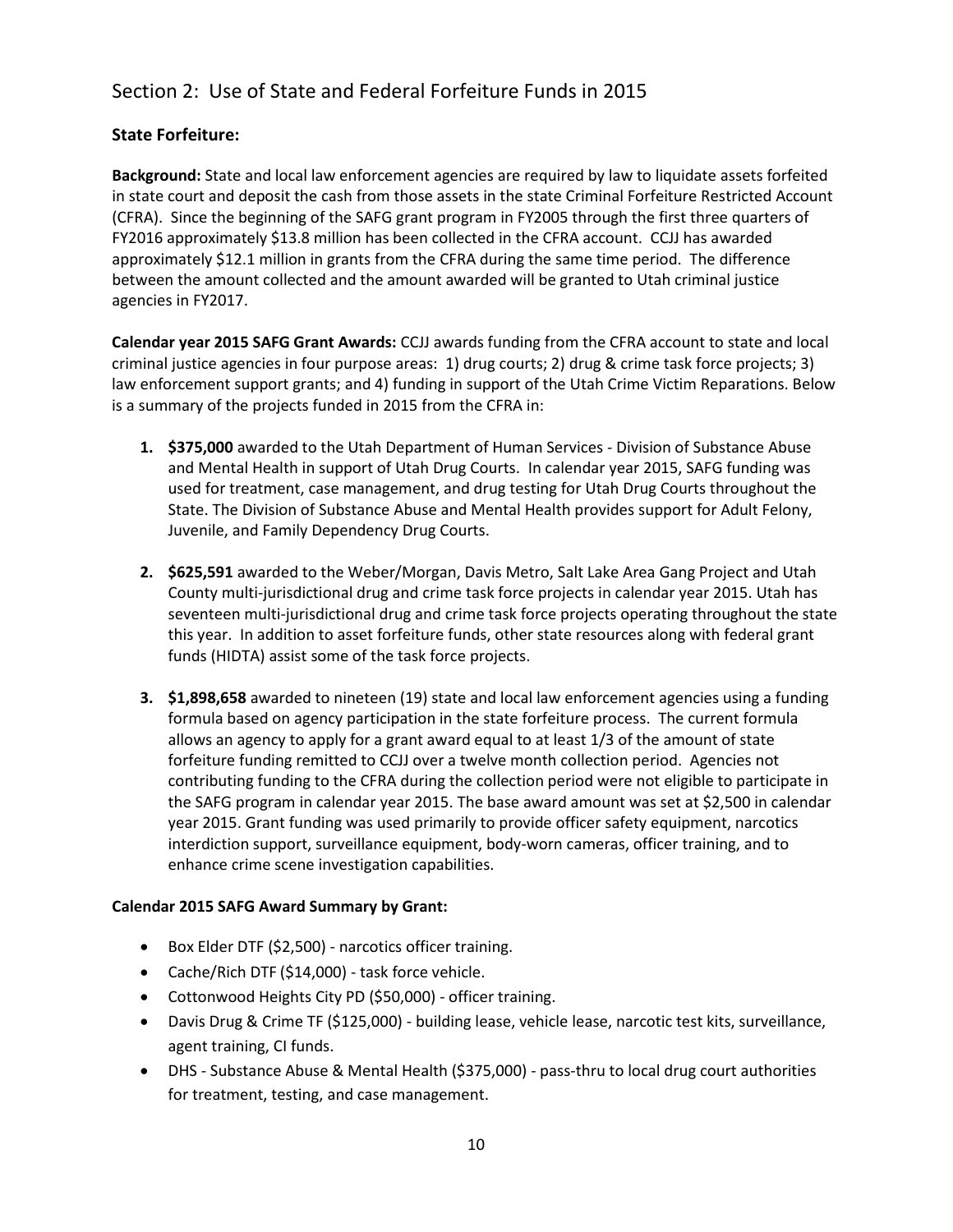- Draper City PD (\$2,500) supplies for police K-9.
- Heber City PD (\$2,500) investigations and evidence collection equipment.
- Iron/Garfield DTF (\$2,439) surveillance equipment.
- Logan City Police (\$2,500) surveillance and video/audio recorders.
- Murray City Police (\$2,500) mobile surveillance camera system.
- Orem City PD (\$2,500) body-worn cameras for officers.
- Provo City PD 1 (required by S.B. 3, line item 39) (\$300,000) VirTra V-300 Simulator System a 300 degree active shooter training simulator.
- Price City PD (\$2,500) body-worn cameras for officers.
- Provo City PD 2 (\$3,000) communications equipment, rifle.
- Salem City PD (\$2,364) body-worn cameras for officers.
- Salt Lake Area Gang TF (\$60,652) agent cell phones, tracking devices, agent training.
- Salt Lake City Police (\$30,000) body-worn cameras for officers.
- Sandy City Police (\$2,265) narcotics officer training.
- Santa Clara (Ivins)(\$2,500) body-worn cameras for officers.
- South Jordan City PD (\$2,500) recorder/tracker for narcotics agents.
- South Salt Lake City PD (\$7,500) body-worn cameras for officers.
- Uintah/Duchesne DTF (\$5,000) recording devices for agents.
- Utah Attorney General's Office (\$3,000) five radios for agents.
- Utah Department of Public Safety (required by S.B. 2, line item 5) (\$1,000,000) UHP body-worn cameras and video storage.
- Utah Department of Public Safety (\$387,000) MDT's, crime lab equip & training.
- Utah Drug & Crime TF (\$162,380) agent training, CI funds.
- UPD (Salt Lake County Sheriff's Office) (\$84,529) cell phones, surveillance cameras, trackers, livescan, patrol shields, officer training.
- Washington Drug & Crime TF (\$26,620) body-worn cameras, CI funds, office supplies.
- Weber/Morgan Drug & Crime TF (\$227,000) vehicle lease, surveillance equip. building lease, agent training.
- West Valley City Police (\$9,000) body-worn camera storage capacity.
- CCJJ Admin. (3%) (\$50,000) staff time to administer program and prepare reports, etc.  *Total SAFG Funds Awarded in Calendar 2015 - \$2,949,249*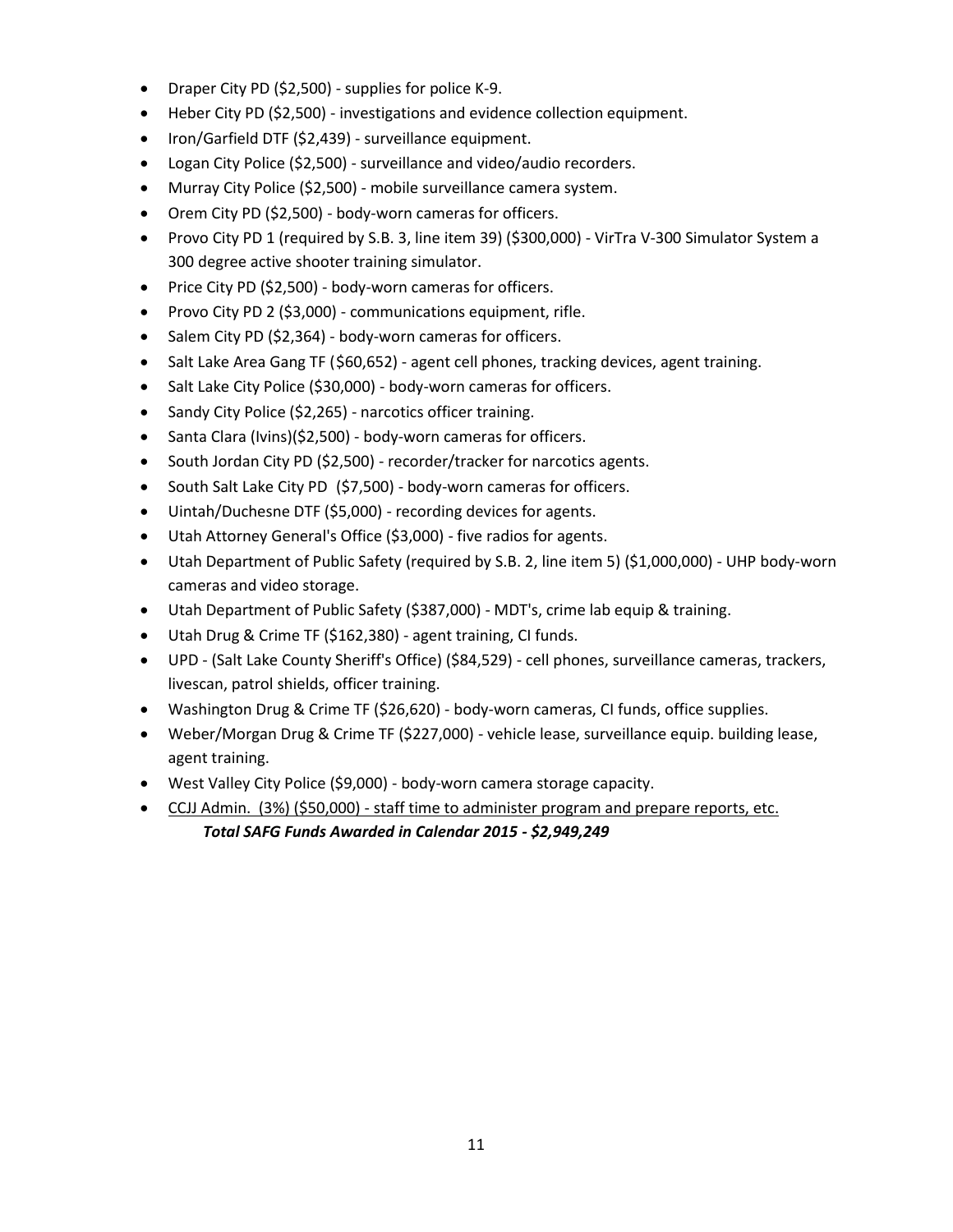## **Federal Forfeiture:**

**Background:** The primary mission of the federal government's forfeiture program is law enforcement - to deter crime by depriving criminals of the profits and proceeds of their illegal activities and to weaken criminal enterprises by removing the instrumentalities of crime. Another purpose of the program is to enhance cooperation among federal, state, and local law enforcement agencies through the equitable sharing of federal forfeiture proceeds.

**Calendar Year 2015 Federal Forfeiture Awards:** The period of this report is July 1, 2015 through December 31, 2015. Post cards were mailed to all Utah law enforcement agencies and reminder notifications made with specific agencies identified by the U.S. Department of Justice and the U.S. Department of the Treasury as receiving shares of federal asset forfeiture monies and/or property. The reporting information was also posted on CCJJ's webpage.

## **Utah agencies receiving federal sharing funds and/or property:**

- $\bullet$  \$28,592.67 Davis Metro Narcotics Strike Force
- \$18,677.45 Department of Public Safety/Utah Highway Patrol
- $\bullet$  \$12,465.60 Iron County Sheriff's Office
- $\bullet$  \$343,216.36 Metro Narcotics Task Force
- \$39,192.58 Safe Streets Task Force
- \$4,881.13 South Jordan Police Department
- \$62,137.24 Summit County Sheriff's Office
- $\bullet$  \$17,110.73 Unified Police Department
- $\bullet$  \$33,794.16 Utah County Major Crimes Task Force
- \$25,514.22 Washington County Drug Task Force
- \$9,536.75 Weber/Morgan Narcotics Strike Force
- \$5,847.66 West Valley City Police
- \*No Property Transferred July 1, 2015 through December 31, 2015  *Total Federal Sharing Funds Received in the Last Half of Calendar Year 2015 - \$600,967*

### **Items purchased with federal sharing funds:**

- Virtra 300 LE-1 Simulator
- Construction costs for Simulator Room
- Protective Clothing and Equipment
- Communication Equipment
- Office Chairs and Equipment
- Surveillance Equipment
- Weapons
- Holsters
- CI Informants and Buy Money
- Ballistics Protection Equipment
- SWAT Duty Belt Accessories
- Law Enforcement Equipment
- Remodeling for Police Training Rooms
- Cell Phone Expenses
- Travel for Conferences
- New K-9 and Training
- **•** Equipment Maintenance
- Operating Costs
- UHP/Crime Lab Robotics Equipment
- Training
- Electronic Surveillance Equipment
- Law Enforcement Supplies
- Phone Pings
- Wire Intercept Fees
- Body Camera Storage
- Server Storage
- Cameras
- Computers